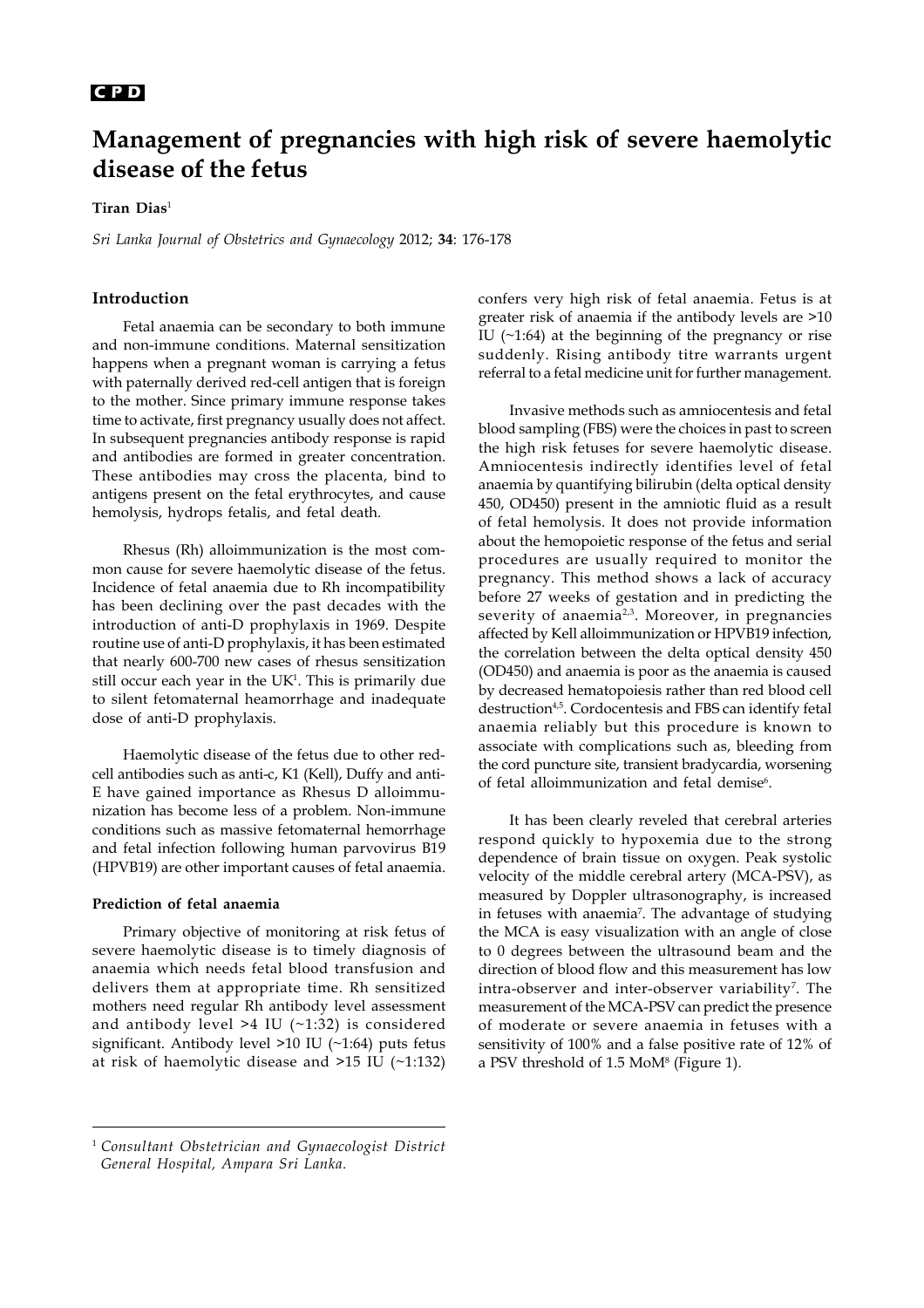



*Figure 1.* **MCV-PSV reference shows median for gestation (interrupted line) and 1.5 MoM action level (solid line). This chart is only applicable for angle corrected velocity data. (Adopted from Mari G et al.** *N Engl J Med* **2000; 342: 9-14).**

## **Technique**

An axial section of the brain, including the thalami and the cavum septi pellucidi, should be obtained. Then the circle of Willis should be visualized and the middle cerebral artery of one side needs to be examined close to its origin in the internal carotid artery as the systolic velocity decreases with distance from the point of origin of this vessel. The angle between the ultrasound beam and the direction of blood flow should be kept as close as possible to 0 degrees. The highest point of the wave form (peak systolic velocity) needs to be measured (Figure 2).



- Transverse section of the head
- Locate sphenoid bones (wing) Colour to locate Circle of Willis
- Zoom colour box on MCA
- Sample proximal end of MCA
- Gate in centre of vessel
- Angle correction
- Measure PSV during fetal rest

*Figure 2.* **Measurement of peak systolic velocity of the middle cerebral artery (MCA-PSV).**

# **Intrauterine transfusion (IUT)**

In the absence of systematic referral system and prompt IUT facilities, severe Rh alloimmunization confers high perinatal morbidity and mortality. IUT

was not routinely performed in Sri Lanka and it has been recently started<sup>9</sup>. The first intrauterine fetal blood transfusion was performed in 1963 by Liley, utilizing an intraperitoneal approach<sup>10</sup>. With time the procedure has been modified to involve an intravascular approach the safety of which has increased with improvements in ultrasound technology<sup>11</sup>. Recognized intravascular techniques utilize for intrauterine blood transfusions include cordocentesis (usually into the umbilical vein either at the point where the cord inserts into the placenta or into the baby's liver, or into a free loop of cord) or into a blood vessel in the baby's liver (intrahepatic transfusion) (Figure 3).



*Figure 3.* **Cordocentesis and fetal blood transfusion into the placental cord insertion.**

Intrauterine blood transfusion is associated with complications such as preterm prelabour rupture of membranes, chorioamnionitis, preterm labour, and fetal distress. These complication may necessitate emergency delivery and result in preterm birth and its' complications. Often a baby will require repeated transfusions during the course of a pregnancy and these repeated procedures will promote additional antibody formation. Increasing antibody sensitization further exacerbates the fetal haemolytic process. Moreover, Inutero transfusion of blood suppresses the baby's erythropoiesis and this suppression requires repeat transfusions during the course of the pregnancy, and the need for top-up transfusions after the baby's birth.

### **References**

- 1. Rodeck CH, Deans A. Red cell alloimmunisation. In Fetal Medicine: Basic Science and Clinical Practice, Rodeck CH, Whittle MJ (eds). Churchill Livingstone: Edinburgh, UK, 1999.
- 2. Rahman F, Detti L, Ozcan T, Khan R, Manohar S, Mari G.